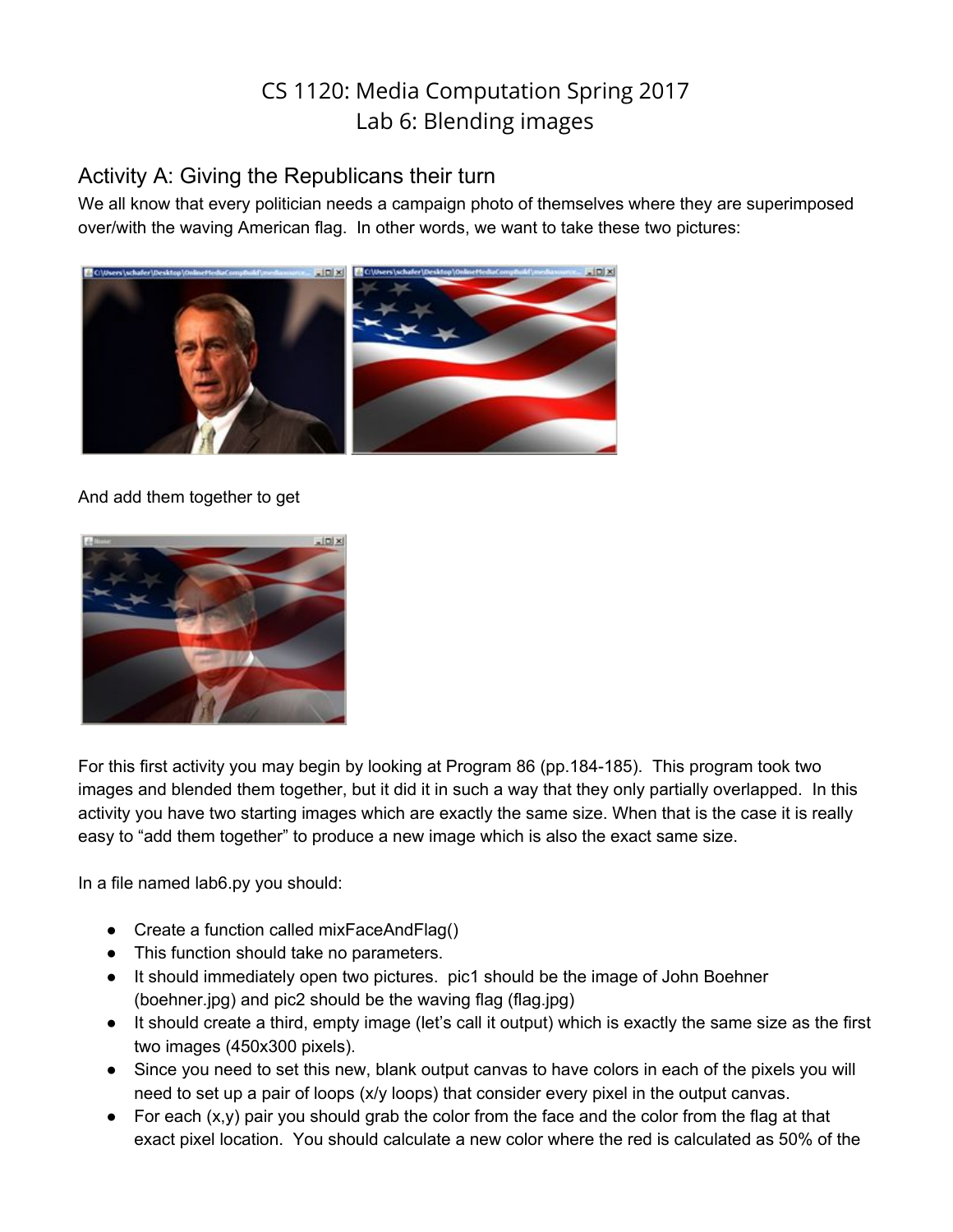red from the face and 50% of the red from the flag. Similarly, you should calculate the new green and new blue using the same formula.

- Once you calculate the new r, g, b values you should set the pixel to that color.
- When you are done you should show/return this new picture. It should look like the one above.

## Activity B: Creating an adjustable version

The problem with previous function is that it produces an image which has too much flag and not enough John Boehner. It would be better if we had a little more control over how much of each picture is included in the final image. The other thing that is a problem with the previous function is that it is "hardcoded" to work only with the pictures of John Boehner and the American flag. Suppose I wanted to create a blended image of President Bill Ruud superimposed with the campanile using 70% president Ruud and 30% campanile. It would take several changes to make that adjustment.

In this part of the lab, we will work on making modifications that convert your specialized program from the previous activity into a much more generalized program that can be reused for similar tasks.

- Begin by copying all of your code from Activity A into a new function.
- Call this function blendTwoImages.
- Change the program definition line so that instead of taking in no parameters it takes in two parameters. These two parameters should be labeled pic1 and pic2.
- Now you should remove the lines of code inside of the program that opened up boehner.jpg and flag.jpg. They are no longer necessary since those images are being passed in as parameters.
- Finally, we need to modify the line of code where you created the blank output canvas. You can no longer assume that you want a canvas that is 450x300. Instead you should look at the width and height of pic1 that was passed into this function and make the output canvas the same size as pic1 (We will assume that pic1 and pic2 are always the same dimensions. It is acceptable to have the function crash if the user violates that assumption).

Once you have this working you can type:

| >>> p1 = makePicture("boehner.jpg")  |
|--------------------------------------|
| >>> p2 = makePicture("flag.jpg")     |
| >>> result = blendTwoImages, p1, p2) |

to get the exact same picture you made in Activity A. But you can ALSO type in:

```
>> p1 = makePicture("ruud.jpq")
>>> p2 = makePicture("uni.jpg")
>>> result = blendTwoImages, p1, p2)
```
And get